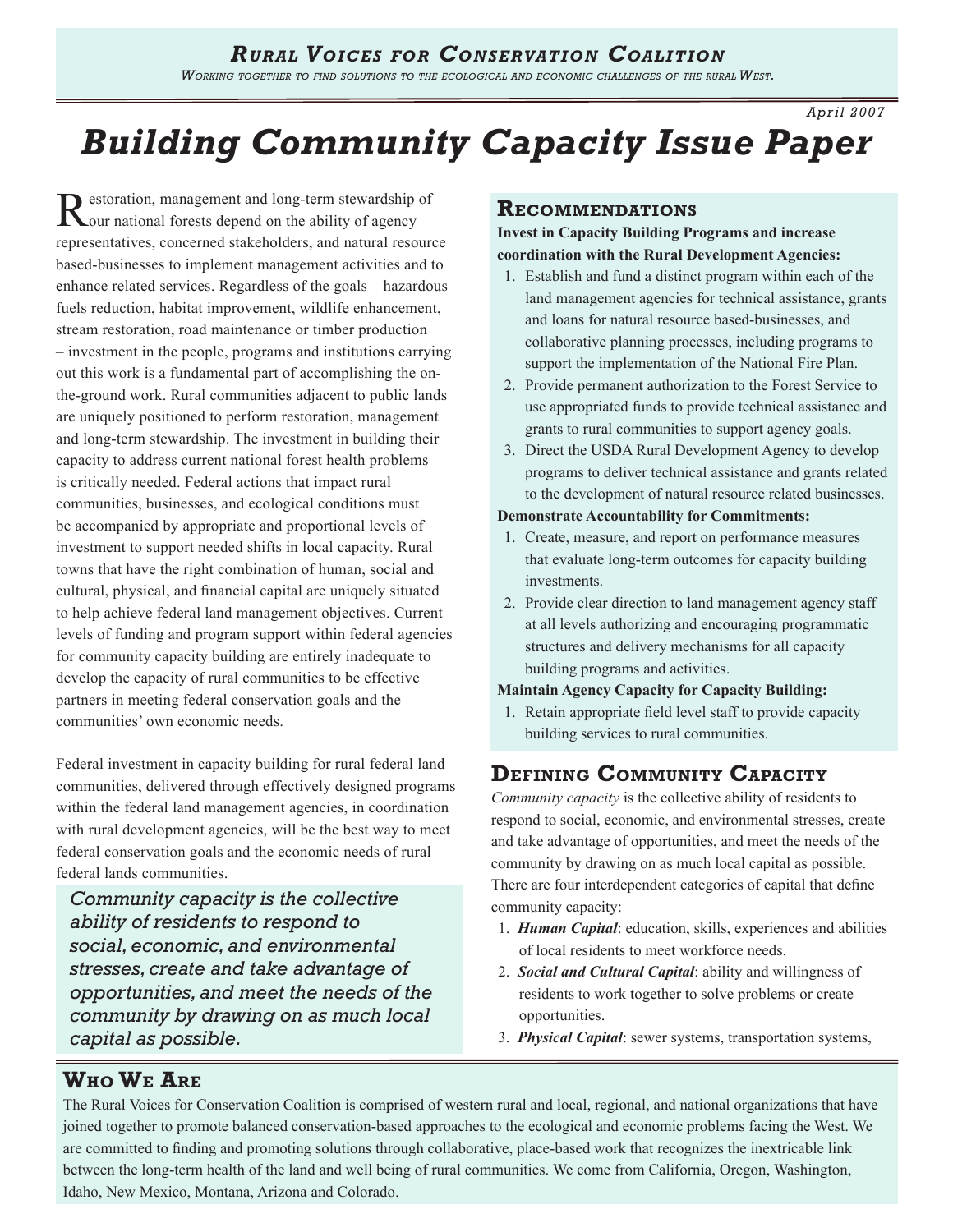business property, developable land, and other community infrastructure to facilitate investments in future industries.

4. *Financial Capital*: municipal budgets, income of residents, access to loans and grants, operating funds, and other such resources to entice investment in the community and its physical capital.

*Capacity building* refers to the actions taken to develop community capacity. Key steps to building community capacity include, but are not limited to:

- 1. Technical assistance to increase the skills of local businesses and community leaders;
- 2. Activities designed to allow for collaborative planning and problem-solving;
- 3. Support to improve community infrastructure and technology; and
- 4. Grants and loans available for business development, educational pursuits, skill-building and the costs incurred through participation in collaborative activities.

# **Benefits of Federal Support for Community Capacity Building**

*Rural communities are essential to the effective implementation of forest management on public lands.* The Bureau of Land Management and the USDA Forest Service manage their working lands for multiple purposes – with no single primary objective. Each agency must balance watershed values, recreation, sustainable resource use and extraction in a complex web of multifaceted, sometimes competing demands. Local communities can help the agencies accomplish their management goals. People living and working in communities adjacent to public lands provide many vital services: a skilled labor pool; technical and historical knowledge of the land and its management history; and businesses that purchase timber and other forest products and manufacture wood products. Additionally, these communities provide restoration services, treat noxious weeds, and perform other related activities. The success of the land management agencies depends on adjacent rural towns having the physical capital to partner and conduct business with federal land management agencies.

*The economies, social fabric, and heritage of western rural communities are uniquely interconnected with—and affected by—federal policies, procedures, and programs.* As a major landowner and manager of western landscapes, the federal government has a significant impact on the economic, social, and political life of Western rural communities. In the western United States, the federal government owns and manages more than 50 percent of the land base in many rural counties. The federal lands managed by these agencies are of vital and unique importance to adjacent rural communities. These lands have served as a source of livelihood and recreation for individuals, families and entire local economies. Many public lands border private land owned and managed by people who live in these rural communities. Federal land management affects watershed values such as clean water, air and other environmental assets essential to the vitality of adjacent communities. When the conditions of these lands are degraded in communities that lack the human, social and cultural, physical, and financial capital to respond, the communities are disproportionately impacted by the environmental consequences such as degraded air quality from wildfire smoke; declining economic, recreational and cultural opportunities resulting from declining fish populations, and other related impacts.

*Building community capacity builds social support for agency actions.* By investing in and supporting programs focused on community capacity building, the land management agencies build connections, relationships, knowledge and understanding with their neighbors. They foster trust, responsibility, and stewardship. They gain partners, workers, volunteers and allies who contribute positively to accomplishing their work. A land management approach that includes capacity building for adjacent rural communities accomplishes many federal goals that cannot be accomplished through independent actions or assistance through other entities.

# **Outcomes from Investing in Capacity Building Programs**

Federal investment and support for building human, social and cultural, physical and financial capital will result in:

- 1. Shared responsibility for the management and health of the nation's federal lands; often leading to communities that can leverage private dollars to help achieve management goals.
- 2. A capable and well trained workforce to do restoration work, timber management, and value added processing on or near federal lands and with federal resources.
- 3. Trust, respect and stewardship among the neighbors of federal lands and the agencies that manage them.
- 4. The creation of systems that maximize the economic value of the federal land management activities.
- 5. Targeted rural economic development in, all too often, poor or financially depressed communities.

# **Building Community Capacity is <sup>a</sup> Shared Responsibility**

The responsibilities of the federal land management agencies and the livelihoods of rural community residents are intertwined. There is a shared responsibility among the federal government, states and neighboring rural communities to ensure the health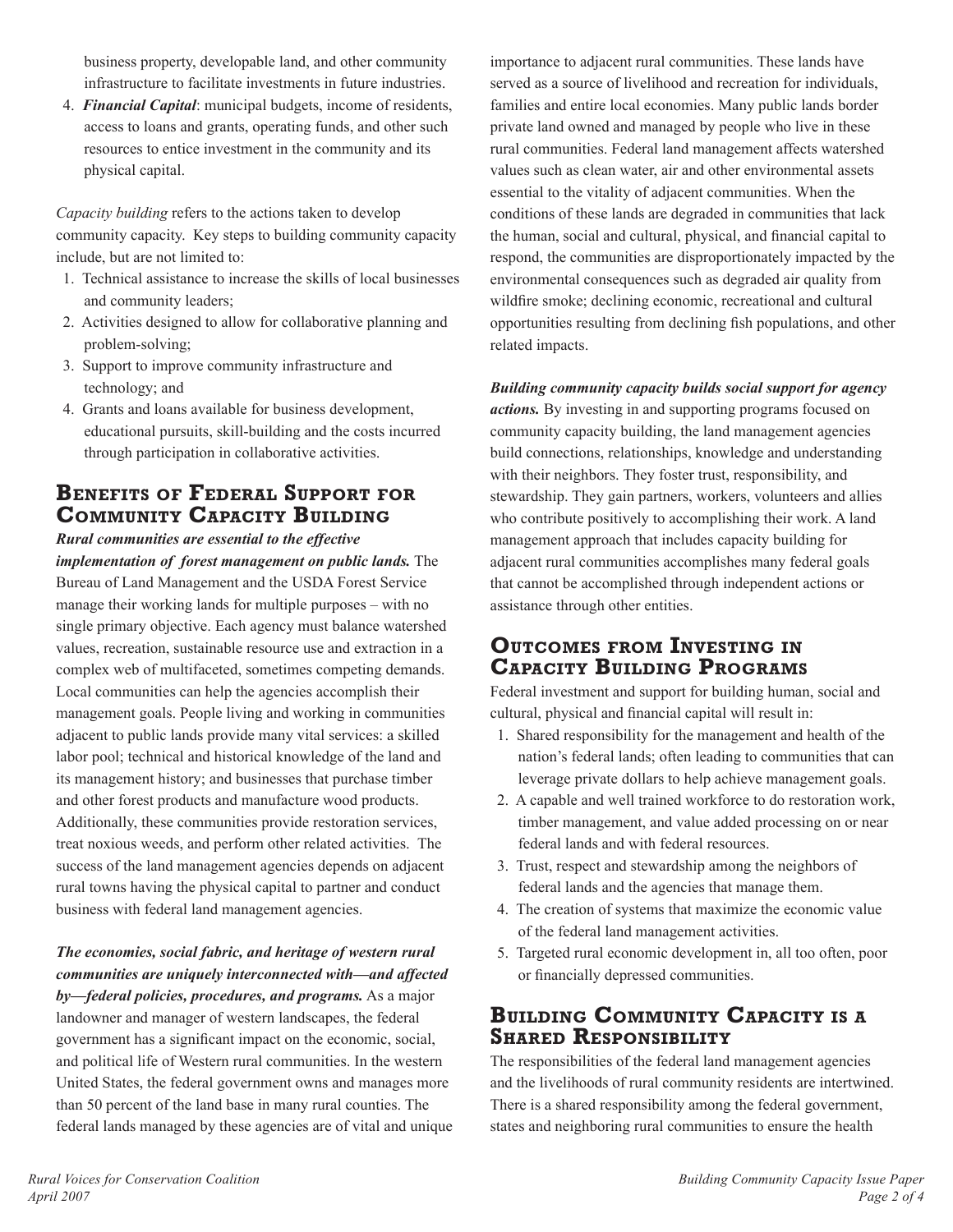and vitality of the nation's public lands, and indeed, the critical ecosystem values provided by entire watersheds, including public and private lands. Each group (federal agencies, states, community-based organizations and intermediaries) have unique roles, responsibilities and opportunities to contribute to strong and vibrant partnerships that steward the land and people.

## **Roles of the Federal Land Management Agencies in Building Community Capacity**

A clear and unambiguous commitment is required in building and maintaining rural community capacity to implement forest management goals on public lands, particularly the restoration and maintenance of forest health. Land management agencies must provide community capacity assistance specific to land management goals. The Collaborative Forest Restoration Program in New Mexico and the former Forest Service Economic Action Programs provide examples of successful capacity building programs linked with agency restoration goals and activities. Specifically, federal land management agencies should administer programs that provide:

- 1. Technical assistance to natural resource based-businesses integrally linked to the accomplishment of forest management activities and tied to the utilization of restoration and fuels reduction byproducts, value-added product development and marketing, and other such activities related to the enhancement of ecosystem services;
- 2. Federal grants, low interest loans, and other financing options and incentives for community focused collaborative projects that restore and maintain the health of public and adjacent private lands;
- 3. Financial assistance for gap funding, training costs for capacity building, start-up costs for development of physical capital, and seed funding for innovative project development; and
- 4. A commitment to utilize Participating Agreements and Assistance Agreements to train local workers to perform management tasks.

# **Roles of the States**

There is also a role for state government in working with rural communities. They should work with the federal land management agencies to coordinate the delivery of:

- 1. Technical assistance and information through extension services;
- 2. Technical and financial assistance to private land owners;
- 3. Linkages between community and state colleges and universities to assist rural communities in natural resource related activities and businesses; and
- 4. Training and certification programs for natural resource related businesses.

### **Roles of Community-Based Organizations and Intermediaries**

Increasingly, the role of the federal and state governments is narrowing. To fill this void, non-profit and private entities are moving into the gaps. These community-based organizations and "intermediary organizations" are able to provide continuity in offering support to build and maintain community capacity as government programs and policies change. These groups can be local, regional or national in their scope. Intermediary and community-based groups are uniquely qualified to:

- 1. Manage and facilitate collaborative entities focused on the restoration and maintenance of public lands;
- 2. Build bridges between diverse stakeholders and establish common ground;
- 3. Provide training, skill building, and related services to businesses, community organizations, federal agencies, and other key stakeholders involved in public lands management;
- 4. Link communities and agency technical assistance providers to one another;
- 5. Facilitate peer-to-peer networking;
- 6. Provide direct technical assistance for a diversity of topics related to forestry and forest-based economic development; and
- 7. Access funding from philanthropic entities to support the protection, restoration, maintenance and monitoring of public lands management.

The federal government, states and communities must work together to build a strong land management system that sustains ecosystem values and services for future generations. Where community capacity exists (many of those with some community capacity often attribute the now defunct Forest Service Economic Action Program (EAP) with helping them build it), nonprofit community organizations are leveraging foundation dollars to get work done on federal lands. Volunteers are working, monitoring and helping to plan future work on our federal lands. The federal land management agencies must continue to expand their commitment to local communities and to building a system that works for both our public lands and rural economies.

*Public and private investments in a restoration and stewardship work program could stabilize part of the rural work force and contribute to the ecological integrity of our public lands.*